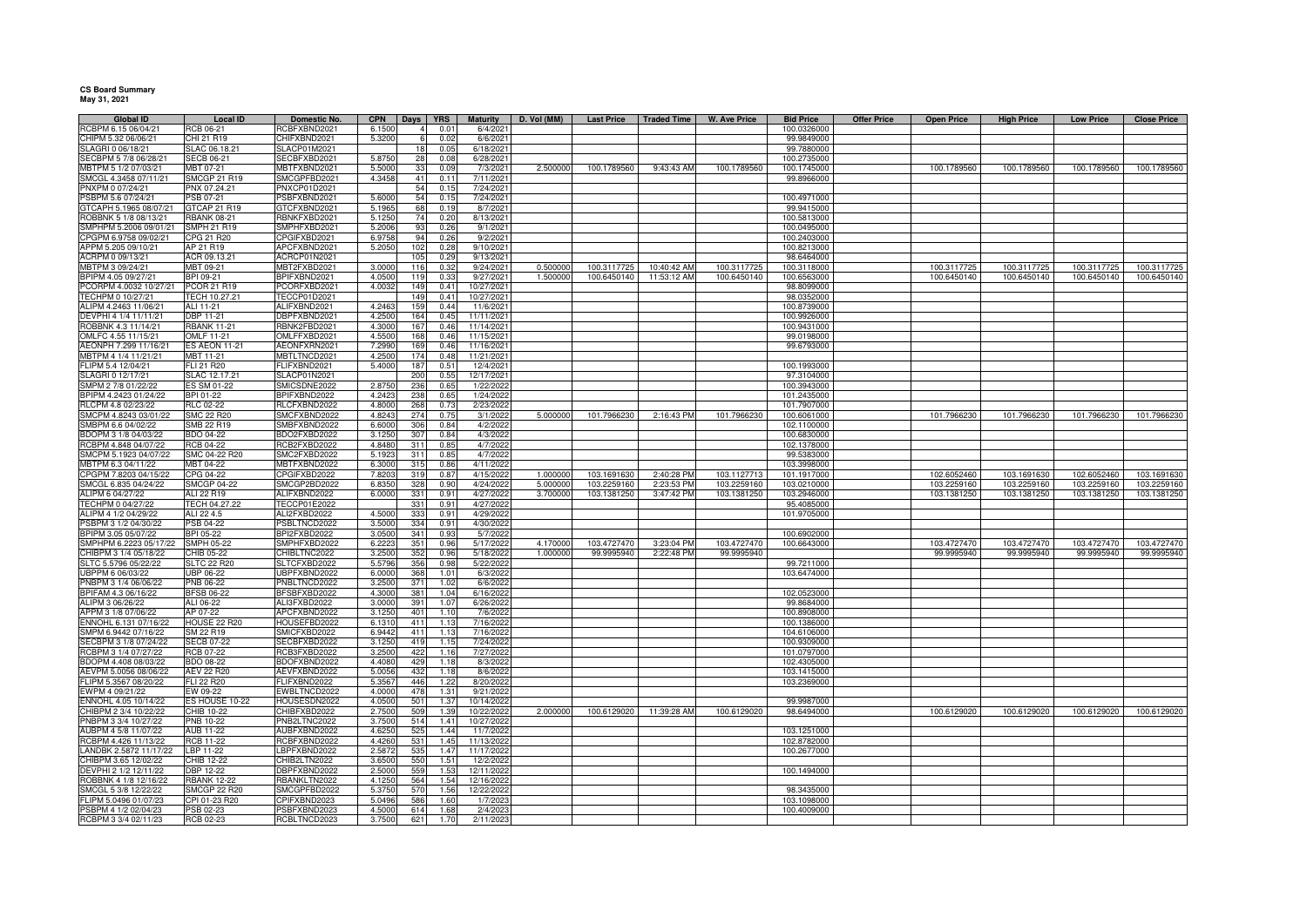| Global ID              | <b>Local ID</b>     | Domestic No.        | <b>CPN</b>     | Days | <b>YRS</b> | <b>Maturity</b> | D. Vol (MM) |             | Last Price   Traded Time | <b>W. Ave Price</b> | <b>Bid Price</b> | <b>Offer Price</b> | <b>Open Price</b> | <b>High Price</b> | <b>Low Price</b> | <b>Close Price</b> |
|------------------------|---------------------|---------------------|----------------|------|------------|-----------------|-------------|-------------|--------------------------|---------------------|------------------|--------------------|-------------------|-------------------|------------------|--------------------|
| BDOPM 3 5/8 02/18/23   | BDO 02-23           | BDOLTNCD2023        | 3.6250         | 628  | 1.72       | 2/18/2023       |             |             |                          |                     |                  |                    |                   |                   |                  |                    |
| EWPM 4 1/2 02/21/23    | EW 02-23            | EWBFXBND2023        | 4.5000         | 631  | 1.73       | 2/21/202        |             |             |                          |                     | 101.6638000      |                    |                   |                   |                  |                    |
| GTCAPH 5.0937 02/27/23 | GTCAP 23 R20        | <b>STCFXBND2023</b> | 5.093          | 637  | 1.74       | 2/27/202        |             |             |                          |                     | 98.7170000       |                    |                   |                   |                  |                    |
| SMPHPM 5.663 03/01/23  | <b>SMPH 23 R21</b>  | MPHFXBD2023         | 5.6630         | 639  | 1.75       | 3/1/202         | 0.23000     | 101.7598460 | 11:24:41 AM              | 101.7598460         | 100.2589000      |                    | 101.7598460       | 101.7598460       | 101.7598460      | 101.7598460        |
| SMCPM 6 1/4 03/19/23   | <b>SMC 23 R21</b>   | SMCFXBND2023        | 6.2500         | 657  | 1.80       | 3/19/202        | 1.000000    | 105.9530730 | 11:41:09 AM              | 105.9530730         | 104.9547000      |                    | 105.9530730       | 105.9530730       | 105.9530730      | 105.9530730        |
| MBTPM 4 1/2 04/24/23   | MBT 04-23           | MBTFXBND2023        | 4.5000         | 693  | 1.90       | 4/24/2023       |             |             |                          |                     | 101.8267000      |                    |                   |                   |                  |                    |
| PNBPM 3 7/8 04/26/23   | PNB 04-23           | PNBLTNCD2023        | 3.8750         | 695  | 1.90       | 4/26/202        |             |             |                          |                     |                  |                    |                   |                   |                  |                    |
| EDCPM 4.7312 05/03/23  | EDC 23 R19          | EDCFXBND2023        | 4.7312         | 702  | 1.92       | 5/3/202         |             |             |                          |                     | 102.2670000      |                    |                   |                   |                  |                    |
| SECBPM 3 7/8 05/08/23  | <b>SECB 05-23</b>   | ECBLTNC2023         | 3.875          | 707  | 1.94       | 5/8/202         |             |             |                          |                     |                  |                    |                   |                   |                  |                    |
| BPIPM 3 3/4 05/24/23   | BPI 05-23           | <b>PILTNCD2023</b>  | 3.7500         | 723  | 1.98       | 5/24/202        |             |             |                          |                     |                  |                    |                   |                   |                  |                    |
| ACPM 3.92 07/07/23     | AC 23 R22           | ACFXBOND2023        | 3.9200         | 767  | 2.10       | 7/7/202         | 2.460000    | 101.8623690 | 11:39:21 AM              | 101.7658190         | 97.7604000       |                    | 101.2026110       | 101.8623690       | 101.2026110      | 101.8623690        |
| SMCGL 4.7575 07/11/23  | <b>SMCGP 23 R21</b> | SMCGPFBD2023        | 4.757          | 771  | 2.11       | 7/11/202        |             |             |                          |                     | 98.0380000       |                    |                   |                   |                  |                    |
| GLOPM 5.2792 07/17/23  | GLO 23 R20          | GLOFXBND2023        | 5.2792         | 777  | 2.13       | 7/17/2023       | 1.000000    | 101.3639430 | 3:48:26 PM               | 101.3639430         | 103.6315000      |                    | 101.3639430       | 101.3639430       | 101.3639430      | 101.3639430        |
| RLCPM 3.683 07/17/23   | RLC 07-23           | RLCFXBND2023        | 3.6830         | 777  | 2.13       | 7/17/2023       | 102.000000  | 101.5999190 | 2:32:38 PM               | 101.5998799         | 100.8805000      |                    | 101.5979250       | 101.5999190       | 101.5979250      | 101.5999190        |
| SMPHPM 2.4565 08/05/23 | <b>SMPH 08-23</b>   | SMPH2FBD2023        | 2.4565         | 796  | 2.18       | 8/5/202         |             |             |                          |                     | 97.4184000       |                    |                   |                   |                  |                    |
| SMCGL 6 3/4 08/17/23   | SMCGP 08-23 R21     | SMCGP2BD2023        | 6.7500         | 808  | 2.21       | 8/17/202        |             |             |                          |                     | 101.0234000      |                    |                   |                   |                  |                    |
| JBPPM 4 3/8 08/21/23   | <b>UBP 08-23</b>    | UBPLTNCD2023        | 4.375          | 812  | 2.22       | 8/21/202        |             |             |                          |                     |                  |                    |                   |                   |                  |                    |
| MBTPM 3 1/2 09/19/23   | MBT 09-23           | MBTLTNCD2023        | 3.500          | 841  | 2.30       | 9/19/202        | 2.50000     | 102.4131560 | 10:21:29 AM              | 102.4131560         |                  |                    | 102.4131560       | 102.4131560       | 102.4131560      | 102.4131560        |
| RCBPM 3.2 09/30/23     | RCB 09-23           | RCBFXBND2023        | 3.200          | 852  | 2.33       | 9/30/202        |             |             |                          |                     | 100.2233000      |                    |                   |                   |                  |                    |
| ALIPM 7.0239 10/05/23  | ALI 23 R21          | ALI2FXBD2023        | 7.023          | 857  | 2.35       | 10/5/202        |             |             |                          |                     | 103.3277000      | 105.0144000        |                   |                   |                  |                    |
| ALIPM 3.8915 10/07/23  | ALI 23 R22          | ALIFXBND2023        | 3.891          | 859  | 2.35       | 10/7/202        |             |             |                          |                     | 98.4342000       |                    |                   |                   |                  |                    |
| PCORPM 4.5219 10/27/23 | PCOR 23 R21         | PCORFXBD2023        | 4.521          | 879  | 2.41       | 10/27/202       | 1.500000    | 101.7624860 | 3:49:11 PM               | 101.7624860         | 97.2574000       |                    | 101.7624860       | 101.7624860       | 101.7624860      | 101.7624860        |
| DELMPI 3.484 10/30/23  | DMPI 10-23          | DMPIFXBD2023        | 3.4840         | 882  | 2.42       | 10/30/202       |             |             |                          |                     | 99.3879000       |                    |                   |                   |                  |                    |
| SECBPM 4 1/2 11/02/23  | <b>SECB 11-23</b>   | SECB2LTN2023        | 4.5000         | 885  | 2.42       | 11/2/202        |             |             |                          |                     |                  |                    |                   |                   |                  |                    |
| BDOPM 4 3/8 11/07/23   | BDO 11-23           | BDO2LTNC2023        | 4.3750         | 890  | 2.44       | 11/7/2023       |             |             |                          |                     |                  |                    |                   |                   |                  |                    |
| FLIPM 5.4333 11/08/23  | FLI 23 R20          | FLIFXBND2023        | 5.4333         | 891  | 2.44       | 11/8/202        |             |             |                          |                     | 100.1306000      |                    |                   |                   |                  |                    |
| AEONPH 7.695 11/16/23  | ES AEON 11-23       | AEONFXRN2023        | 7.6950         | 899  | 2.46       | 11/16/202       |             |             |                          |                     | 98.7816000       |                    |                   |                   |                  |                    |
| AEVPM 2.8403 11/16/23  | AEV 11-23           | AEV2FXBD2023        | 2.8403         | 899  | 2.46       | 11/16/2023      | 5.000000    |             | 99.5631780 11:39:19 AM   | 99.5631780          | 99.5048000       |                    | 99.5631780        | 99.5631780        | 99.5631780       | 99.5631780         |
| FLIPM 3.3353 11/18/23  | FLI 11-23           | FLI2FXBD2023        |                | 901  | 2.47       | 11/18/202       |             |             |                          |                     | 99.8473000       |                    |                   |                   |                  |                    |
|                        |                     |                     | 3.335          | 904  | 2.48       |                 |             |             |                          |                     |                  |                    |                   |                   |                  |                    |
| AEVPM 4.6188 11/21/23  | <b>AEV 23 R20</b>   | AEVFXBND2023        | 4.618<br>4.625 | 920  | 2.52       | 11/21/202       |             |             |                          |                     | 98.2595000       |                    |                   |                   |                  |                    |
| EWPM 4 5/8 12/07/23    | EW 12-23            | WBLTNCD2023         |                |      |            | 12/7/202        |             |             |                          |                     |                  |                    |                   |                   |                  |                    |
| SMPM 5.159 12/09/23    | SM 23 R21           | MICFXBD2023         | 5.1590         | 922  | 2.52       | 12/9/202        |             |             |                          |                     | 102.9955000      |                    |                   |                   |                  |                    |
| UBPPM 2 3/4 12/09/23   | <b>UBP 12-23</b>    | JBPFXBND2023        | 2.750          | 922  | 2.52       | 12/9/202        |             |             |                          |                     | 100.3649000      |                    |                   |                   |                  |                    |
| VLLPM 8 12/21/23       | VLL 23 R21          | /LLFXBND2023        | 8.0000         | 934  | 2.56       | 12/21/202       |             |             |                          |                     | 102.0835000      |                    |                   |                   |                  |                    |
| CHIBPM 4.55 01/12/24   | CHIB 01-24          | CHIBLTNC2024        | 4.550          | 956  | 2.62       | 1/12/202        | 9.000000    | 99.9984040  | 2:22:01 PM               | 99.9984040          |                  |                    | 99.9984040        | 99.9984040        | 99.9984040       | 99.9984040         |
| ROBBNK 4 7/8 01/16/24  | <b>RBANK 01-24</b>  | <b>BANKLTN2024</b>  | 4.875          | 960  | 2.63       | 1/16/202        |             |             |                          |                     |                  |                    |                   |                   |                  |                    |
| DCPM 6.1458 01/24/24   | FDC 24 R21          | DCFXBND2024         | 6.145          | 968  | 2.65       | 1/24/202        |             |             |                          |                     | 104.3380000      |                    |                   |                   |                  |                    |
| APPM 7.5095 01/25/24   | AP 24 R22           | APCFXBND2024        | 7.509          | 969  | 2.65       | 1/25/202        |             |             |                          |                     | 107.1527000      |                    |                   |                   |                  |                    |
| ALIPM 5 01/30/24       | ALI 24 R20          | ALIFXBND2024        | 5.000          | 974  | 2.67       | 1/30/202        |             |             |                          |                     | 103.0079000      |                    |                   |                   |                  |                    |
| TELPM 5.2813 02/06/24  | <b>TEL 24 R21</b>   | TELFXBND2024        | 5.281          | 981  | 2.69       | 2/6/202         |             |             |                          |                     | 99.4566000       |                    |                   |                   |                  |                    |
| PSBPM 5 02/09/24       | PSB 02-24           | PSBLTNCD2024        | 5.0000         | 984  | 2.69       | 2/9/202         |             |             |                          |                     |                  |                    |                   |                   |                  |                    |
| CHIBPM 2 1/2 02/18/24  | CHIB 02-24          | CHIBFXBD2024        | 2.5000         | 993  | 2.72       | 2/18/2024       |             |             |                          |                     | 99.9999000       |                    |                   |                   |                  |                    |
| CPGPM 4.8467 03/01/24  | CPG 03-24           | CPGIFXBD2024        | 4.8467         | 1005 | 2.75       | 3/1/2024        |             |             |                          |                     | 98.9735000       |                    |                   |                   |                  |                    |
| SMCPM 5.284 03/01/24   | <b>SMC 24 R22</b>   | SMCFXBND2024        | 5.2840         | 1005 | 2.75       | 3/1/2024        |             |             |                          |                     | 101.3690000      |                    |                   |                   |                  |                    |
| STIEPM 5.8085 03/23/24 | STIESG 24 R22       | STIGFXBD2024        | 5.808          | 102  | 2.81       | 3/23/2024       |             |             |                          |                     | 92.4297000       |                    |                   |                   |                  |                    |
| MEGPM 5.3535 03/28/24  | <b>MEG 24 R22</b>   | MEGFXBND2024        | 5.353          | 103  | 2.83       | 3/28/2024       | 6.80000     | 104.9346150 | 11:39:37 AM              | 104.9346150         | 103.8467000      |                    | 104.9346150       | 104.9346150       | 104.9346150      | 104.9346150        |
| RCBPM 5 1/2 03/28/24   | RCB 03-24           | RCBLTNCD2024        | 5.500          | 103  | 2.8        | 3/28/2024       |             |             |                          |                     |                  |                    |                   |                   |                  |                    |
| TOLPM 5 1/2 03/31/24   | <b>MNTC 24 R21</b>  | MNTCFXBD2024        | 5.500          | 1035 | 2.83       | 3/31/2024       |             |             |                          |                     | 98.7050000       |                    |                   |                   |                  |                    |
| SMBPM 6 04/02/24       | SMB 24 R21          | SMBFXBND2024        | 6.000          | 1037 | 2.84       | 4/2/202         |             |             |                          |                     | 101.6152000      |                    |                   |                   |                  |                    |
| SMPM 3.3613 04/02/24   | SM 04-24            | SMIC2FBD2024        | 3.361          | 1037 | 2.84       | 4/2/202         |             |             |                          |                     | 98.6953000       |                    |                   |                   |                  |                    |
| MBTPM 5 3/8 04/04/24   | MBT 04-24           | MBT2LTNC2024        | 5.375          | 1039 | 2.85       | 4/4/202         |             |             |                          |                     |                  |                    |                   |                   |                  |                    |
| PBC 5 5/8 04/08/24     | <b>PBCOM 04-24</b>  | PBCOMLTN2024        | 5.6250         | 1043 | 2.86       | 4/8/2024        |             |             |                          |                     |                  |                    |                   |                   |                  |                    |
| PCORPM 7.8183 04/19/24 | <b>PCOR 24 R22</b>  | PCORFXBD2024        | 7.8183         | 1054 | 2.89       | 4/19/202        | 86.700000   | 105.4463100 | 2:27:28 PM               | 105.4463100         | 107.1042000      |                    | 105.4463100       | 105.4463100       | 105.4463100      | 105.4463100        |
| SMCGL 7.1783 04/24/24  | SMCGP 04-24 R22     | SMCGP2BD2024        | 7.1783         | 1059 | 2.90       | 4/24/2024       | 2.000000    | 105.0021690 | 3:50:53 PM               | 105.0021690         | 101.7746000      |                    | 105.0021690       | 105.0021690       | 105.0021690      | 105.0021690        |
| SMPHPM 5.1683 05/18/24 | SMPH 05-24 R22      | SMPH2FBD2024        | 5.168          | 1083 | 2.97       | 5/18/2024       |             |             |                          |                     | 98.4329000       |                    |                   |                   |                  |                    |
| ACPM 3.026 05/28/24    | AC 05-24            | ACFXBOND2024        | 3.026          | 1093 | 2.99       | 5/28/2024       |             |             |                          |                     | 99.9999000       |                    |                   |                   |                  |                    |
| AEVPM 6.0157 06/18/24  | <b>AEV 24 R23</b>   | AEVFXBND2024        | 6.015          | 1114 | 3.05       | 6/18/202        |             |             |                          |                     | 102.1417000      |                    |                   |                   |                  |                    |
| MBTPM 3 7/8 07/20/24   | MBT 07-24           | <b>MBTLTNCD2024</b> | 3.875          | 1146 | 3.14       | 7/20/2024       |             |             |                          |                     |                  |                    |                   |                   |                  |                    |
| DDPM 6.0952 07/21/24   | DD 24 R22           | DDFXBOND2024        | 6.0952         | 1147 | 3.14       | 7/21/2024       | 8.000000    | 101.3417030 | 3:16:30 PM               | 101.3417030         | 96.0999000       | 101.3417000        | 101.3417030       | 101.3417030       | 101.3417030      | 101.3417030        |
| GTCAPH 5 5/8 08/07/24  | GTCAP 24 R21        | GTCFXBND2024        | 5.6250         | 1164 | 3.19       | 8/7/2024        |             |             |                          |                     | 98.9186000       |                    |                   |                   |                  |                    |
| VLLPM 5.7512 08/08/24  | <b>VLL 24 R23</b>   | /LLFXBND2024        | 5.7512         | 1165 | 3.19       | 8/8/202         | 0.60000     | 96.4588440  | 11:08:45 AM              | 96.4588440          | 96.4588000       |                    | 96.4588440        | 96.4588440        | 96.4588440       | 96.4588440         |
| PNBPM 5 3/4 08/27/24   | PNB 08-24           | PNBLTNCD2024        | 5.7500         | 1184 | 3.24       | 8/27/202        |             |             |                          |                     |                  |                    |                   |                   |                  |                    |
| SMPHPM 5.7417 09/01/24 | <b>SMPH 24 R21</b>  | SMPHFXBD2024        | 5.7417         | 1189 | 3.26       | 9/1/202         |             |             |                          |                     | 99.6816000       |                    |                   |                   |                  |                    |
| ALIPM 4.758 09/30/24   | ALI 24 R22          | ALI2FXBD2024        | 4.7580         | 1218 | 3.34       | 9/30/202        | 1.328000    | 106.1949440 | 3:01:45 PM               | 106.1949440         | 100.1763000      |                    | 106.1949440       | 106.1949440       | 106.1949440      | 106.1949440        |
|                        |                     |                     |                |      |            |                 |             |             | 3:25:56 PM               | 102.9230150         |                  |                    | 102.9230150       | 102.9230150       | 102.9230150      |                    |
| SMCPM 5.55 10/04/24    | SMC 10-24 R22       | SMC2FXBD2024        | 5.550          | 122  | 3.35       | 10/4/202        | 7.00000     | 102.9230150 |                          |                     | 99.0930000       |                    |                   |                   |                  | 102.9230150        |
| BDOPM 5 3/8 10/12/24   | BDO 10-24           | BDOLTNCD2024        | 5.375          | 1230 | 3.37       | 10/12/202       |             |             |                          |                     |                  |                    |                   |                   |                  |                    |
| FLIPM 5.6389 12/04/24  | FLI 24 R21          | FLIFXBND2024        | 5.638          | 1283 | 3.51       | 12/4/2024       |             |             |                          |                     | 103.6769000      |                    |                   |                   |                  |                    |
| SMCGL 6 1/4 12/22/24   | <b>SMCGP 24 R22</b> | SMCGPFBD2024        | 6.2500         | 1301 | 3.56       | 12/22/2024      | 5.000000    | 106.0611810 | 11:52:21 AM              | 106.0611810         | 99.6026000       |                    | 106.0611810       | 106.0611810       | 106.0611810      | 106.0611810        |
| ALCOPM 6.3517 02/06/25 | ALCO 25 R23         | ALCOFXBD2025        | 6.351          | 1347 | 3.69       | 2/6/202         |             |             |                          |                     | 99.2727000       |                    |                   |                   |                  |                    |
| ACPM 4.82 02/10/25     | AC 25 R23           | ACFXBOND2025        | 4.8200         | 1351 | 3.70       | 2/10/2025       | 4.900000    | 104.1987730 | 11:40:13 AM              | 104.1987730         | 97.7406000       |                    | 104.1987730       | 104.1987730       | 104.1987730      | 104.1987730        |
| RLCPM 4.9344 02/23/25  | <b>RLC 02-25</b>    | RLCFXBND2025        | 4.934          | 1364 | 3.73       | 2/23/202        |             |             |                          |                     | 99.7718000       |                    |                   |                   |                  |                    |
| SMPHPM 6.0804 03/01/25 | SMPH 03-25 R23      | SMPH2FBD2025        | 6.0804         | 1370 | 3.75       | 3/1/202         |             |             |                          |                     | 107.3509000      |                    |                   |                   |                  |                    |
| FBPM 5.05 03/10/25     | <b>SMFB 25 R23</b>  | SMFBFXBD2025        | 5.050          | 1379 | 3.78       | 3/10/202        | 1.100000    | 105.0893090 | 11:59:25 AM              | 105.0893090         | 96.1549000       |                    | 105.0893090       | 105.0893090       | 105.0893090      | 105.0893090        |
| SMCPM 6 5/8 03/19/25   | <b>SMC 25 R23</b>   | SMCFXBND2025        | 6.625          | 1388 | 3.80       | 3/19/202        |             |             |                          |                     | 109.2100000      |                    |                   |                   |                  |                    |
| SECBPM 4 03/23/25      | <b>SECB 03-25</b>   | SECBLTNC2025        | 4.0000         | 1392 | 3.81       | 3/23/202        |             |             |                          |                     |                  |                    |                   |                   |                  |                    |